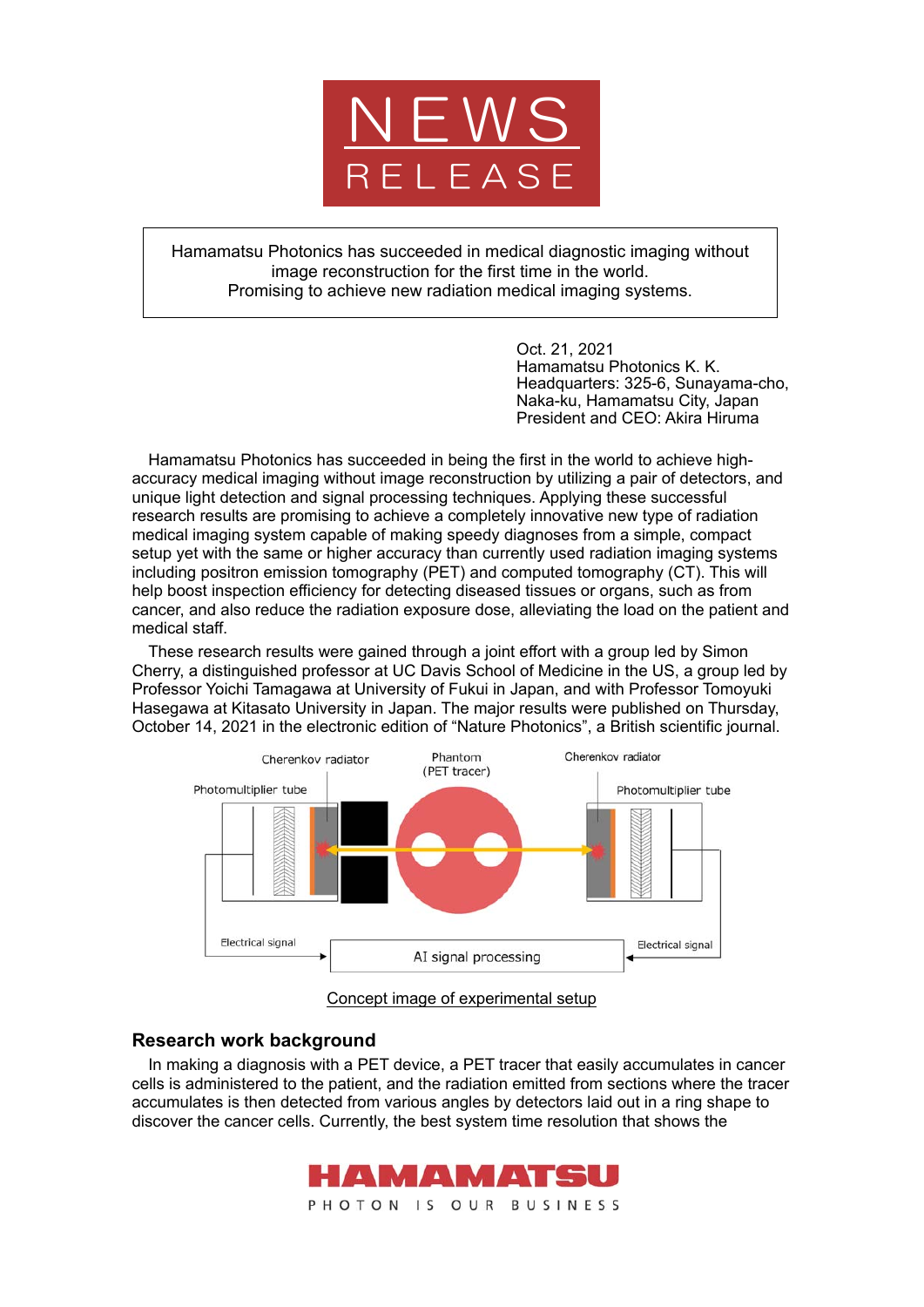detection accuracy of the position where the radiation is emitted is approximately 200 picoseconds (a picosecond or ps, equals one trillionth of a second). This accuracy allows the measurement of the radiation emission position within an error of approximately 3 centimeters. However, to obtain even higher accuracy, the target position is measured within an error of approximately 0.4 centimeters by obtaining a huge amount of data and reconstructing the images. To attain high accuracy equal to, or better than conventional imaging systems by using a pair of detectors and without doing image reconstruction, a time resolution of approximately 30 picoseconds is required. So at Hamamatsu Photonics, in addition to moving ahead with developing detectors with higher time resolution utilizing our photomultiplier tubes, we have also performed experiments with a PET tracer synthesized within the company's own premises.



## Basic principle of PET imaging

## **Overview of research results**

Ordinary PET devices work by using scintillators to convert the radiation from within the body into scintillation light<sup>1)</sup> and detecting it. A higher time resolution can be achieved by utilizing Cherenkov light  $2$ ) that has a higher response speed to radiation than scintillation light, but Cherenkov light has the problem of low light emissions. To deal with this issue, we developed a new MCP-PMT (microchannel plate – photomultiplier tube) with high sensitivity and high time resolution that also incorporates a Cherenkov radiator for efficiently converting radiation into Cherenkov light. Using this new MCP-PMT allows for the detection of very low Cherenkov light with high sensitivity. We also succeeded in getting even higher time resolution by using a newly developed signal processing technique that makes use of AI (artificial intelligence). In this way, for the first time in the world we achieved a time resolution of approximately 30 picoseconds and our experiments using a PET tracer succeeded in obtaining high-accuracy medical diagnostic imaging from a pair of detectors, without having to perform image reconstruction processing.

Applying the results from these research efforts will lead us to achieve a completely innovative, simple and compact measurement device that uses a pair of detectors capable of medical imaging with high accuracy equal to or better than conventional radiation imaging systems such as PET and CT that need to acquire a huge amount of data by using a ring of radiation detectors. In this way, in addition to boosting inspection efficiency and the speed of diagnosing diseased tissues or organs such as from cancer, the radiation exposure dose can be reduced to alleviate the burden on the patient and medical staff.

We will continue our R&D work to achieve even better time resolution and practical product applications.

- 1) Scintillation light: Light emitted when radiation reacts with a scintillator
- 2) Cherenkov light: Light emitted when a charged particle passes through a material at speeds faster than light